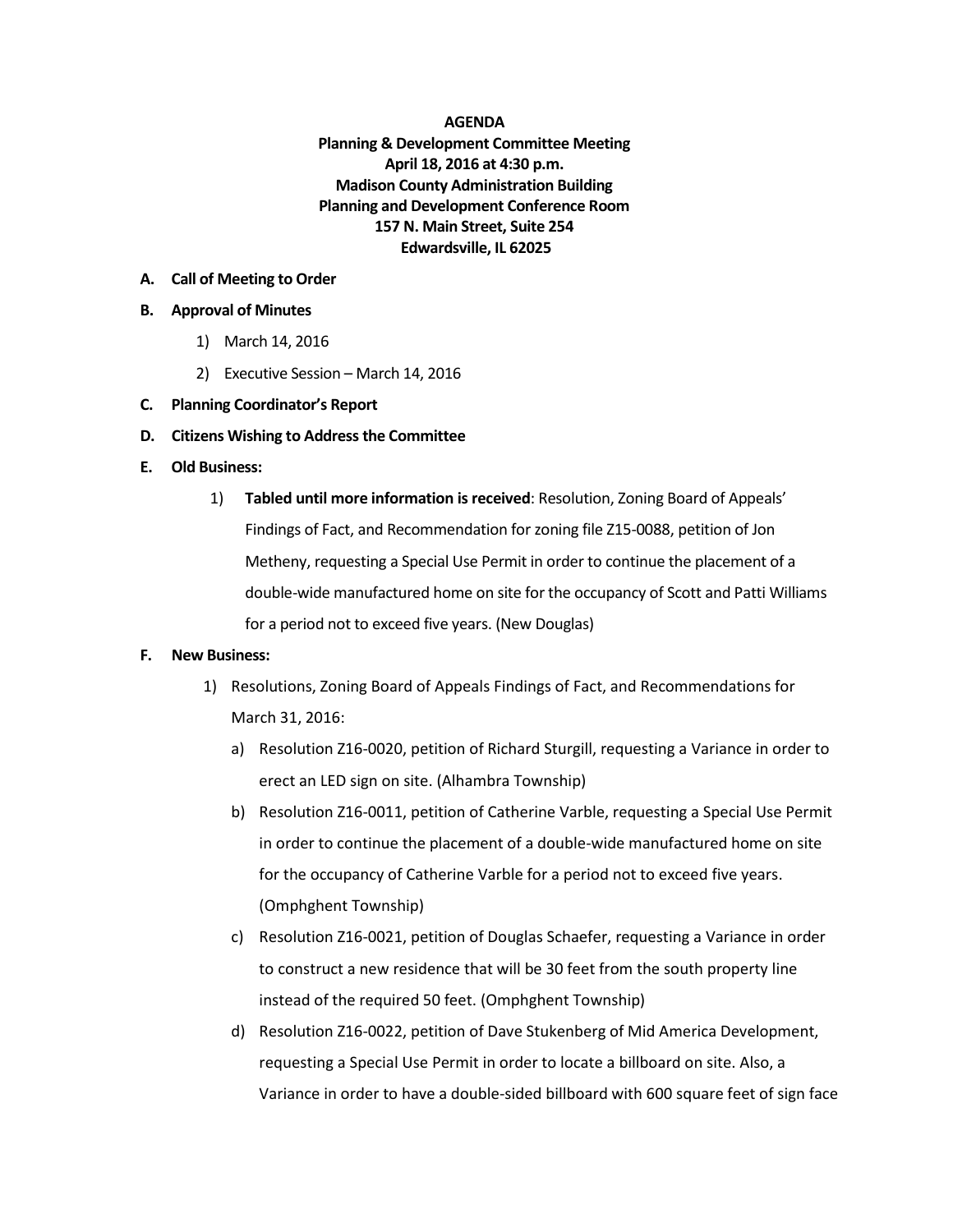instead of the allowable 300 square feet. Also a Variance in order to have a billboard 40 feet in height instead of the allowable 30 feet. (Foster Township)

- e) Resolution Z16-0014, petition of Samuel Godard, requesting a Zoning Map Amendment to rezone a tract of land that consists of 8.14 acres from R-1 Single Family Residential District to Agricultural District. (Fort Russell Township)
- 2) Resolutions, Zoning Board of Appeals Findings of Fact, and Recommendations for April 7, 2016
	- a) Resolution Z16-0009, petition of Vera Henschen, requesting a Special Use Permit in order to place a single-wide manufactured home on site for the occupancy of Mark Henschen for a period not to exceed five years. (Foster Township)
	- b) Resolution Z16-0018, petition of Francis and Gloria Jancek, requesting a Variance in order to create two tracts of land that will have 12 feet of road frontage instead of the required 40 feet, and a Variance in order to create a tract of land which has 120 feet of property width instead of the required 150 feet. (Marine Township)
	- c) Resolution Z16-0017, petition of Partners for Pets Humane Society, requesting an amendment to Special Use Permit Z14-0047 and Variance in order to erect a sign on site that will be 16 square feet per side instead of the allowable 3 square feet per side. (Pin Oak Township)
	- d) Resolution Z16-0019, petition of Danielle Gagne, requesting a Variance in order to create a tract of land that will be 1.61 acres instead of the required two acres. (Pin Oak Township)
	- e) Resolution Z16-0013, petition of Joshua Byrne, requesting a Special Use Permit in order to continue placement of a single-wide manufactured home on site for the occupancy of Joshua Byrne and Jackie Doyle for a period not to exceed five years. (Venice Township)
- 3) Menchak's Subdivision– Two Lot Minor Subdivision Plat Tied to Zoning Case Z16-0019
- 4) Bay Horse Subdivision– Two Lot Minor Subdivision Plat
- 5) Engeman Estates– Three Lot Minor Subdivision Plat
- 6) Heron Point Four Lot Minor Subdivision Plat
- 7) Resolution Authorizing Environmental Grants FY 2016
- 8) Resolution Authorizing Contract for Stormwater Policy and Floodplain Management Consulting Services